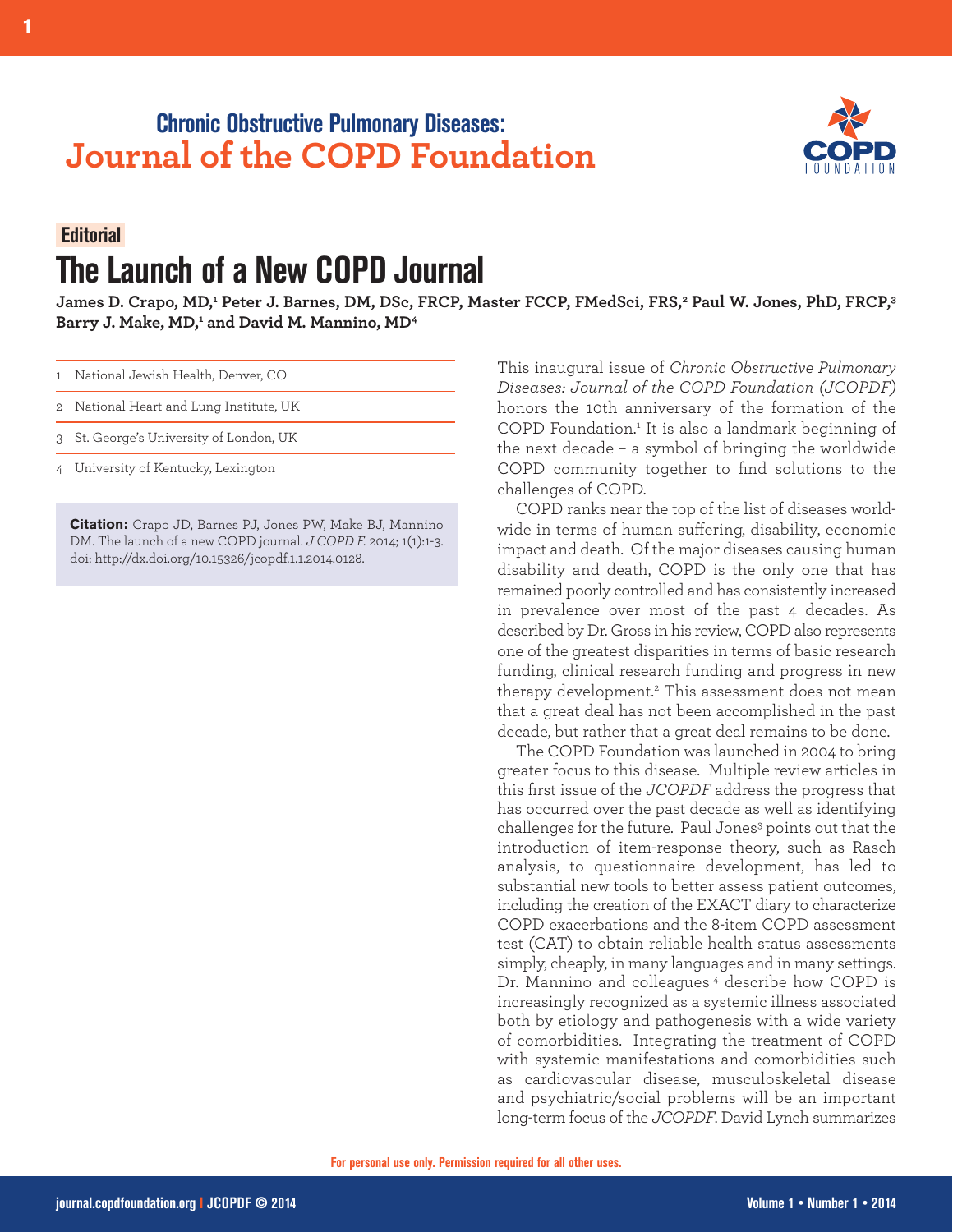the dramatic progress in chest imaging that has occurred over the past decade and that is now identifying unique patterns or subtypes of COPD and quantifying progression of COPD in terms of alveolar destruction, airway inflammation/loss and vascular injury/loss. 5 Quantitative computed tomography (CT), magnetic resonance imaging (MRI) and positron emission tomography (PET)-CT are becoming increasingly useful tools in the evaluation of COPD.

Genetic analyses done within multiple cohorts worldwide are showing important genetic contributions that affect the risk of development of COPD both for smokers and for nonsmokers. The genetic determinants of COPD likely involve multiple genetic susceptibility variants acting in concert or in different ways to create the many different patterns of COPD expression (COPD phenotypes). As reviewed by Drs. Silverman and Hardin, 6 multiple genome-wide association studies have identified genomic regions of interest involving chromosomes 1, 4, 11, 14, 15 and 19.

Across the world there is increasing recognition of the importance of COPD and the challenges it raises. In the United States, the National Heart, Lung and Blood Institute (NHLBI) has played a leading role, creating multiple new initiatives to address components of this disease. These include formation of the Lung Tissue Research Consortium (LTRC), creation of the Specialized Centers for Clinical Research (SCCOR) focused on COPD, and supporting genetic and epidemiology studies such as the Subpopulations in Intermediate Outcome Measures in COPD Studies (SPIROMICS), Genomic Research in Alpha-1 Antitrypsin Deficiency and Sarcoidosis (GRADS), COPD Genetic Epidemiology (COPDGene®), and the Multi-Ethnic Study of Atherosclerosis (MESA Lung). The NHLBI has also supported critical multi-center clinical trials such as the COPD Clinical Research Network (CCRN) and the Long-Term Oxygen Treatment Trial (LOTT). 7

An important goal of the *JCOPDF* is to give a strong voice to the clinical community attempting to manage this disease and to optimally foster interactions between this community and those doing the basic science to better define its pathogenesis and those who are focused on the development of new therapies. Some of the primary challenges of the next decade will be to:

- 1. Better define the pathogenesis of COPD including defining the wide variety of COPD subtypes and the environmental, genetic and social risk factors that are associated with those unique subtypes.
- 2. Identify the contribution of all important components in the risk and development of COPD including smoking, environmental exposures, biomass exposures, occupational exposures, infections, and genetic and

developmental elements that contribute to disease expression and severity.

- 3. Optimize the diagnosis of COPD and apply it to all populations at risk. This includes expanding the use of spirometry and the application of additional tools to diagnose COPD in individuals for whom substantial airflow obstruction is not the primary manifestation of their disease.
- 4. Move from symptomatic treatment at the late phases of COPD to new therapies that can be used at an earlier stage to prevent progression and reverse the disease.
- 5. Design and implement strategies to prevent COPD. Smoking cessation has long been understood as an important component of prevention and treatment of COPD but is clearly not a sufficient response to this challenge since many individuals develop COPD without smoking or long after smoking cessation. There is an inadequate understanding of the pathogenic processes taking place in the early stages of this disease and currently no therapy is available to block these early steps in the development of COPD.
- 6. Understand the systemic components of COPD, their etiology and how to control or prevent the multiple comorbidities.
- 7. Support development of evidence-based medicine to create an optimal treatment program for each unique subtype of COPD.
- 8. Facilitate translation of basic and clinical research findings into optimal and widely accessible patient care, worldwide.
- 9. Support dissemination of treatment guidelines for COPD and ultimately for the various subtypes of COPD. This first issue contains an article about the COPD Foundation Pocket Consultant Guide. As the guide is regularly updated with expert opinion and with the evidence-based medicine, it will be featured in future issues of the Journal.

Over 90 recognized leaders in the field of COPD have joined this editorial board to help make possible the *JCOPDF*. All share a vision of enhancing communication, scientific exchange and clinical exchange to better understand this disease and to bring it under control over the coming decade. Articles in this journal will be published online as quickly as possible after acceptance. These articles, reviews and communications in the field of COPD will be aggregated into quarterly issues and circulated to the scientific and medical community interested in COPD, without charge. The Journal website will provide open access to all Journal articles and to all Journal resources. We invite you to join us in the goal to more fully understand and control COPD during the coming decade.